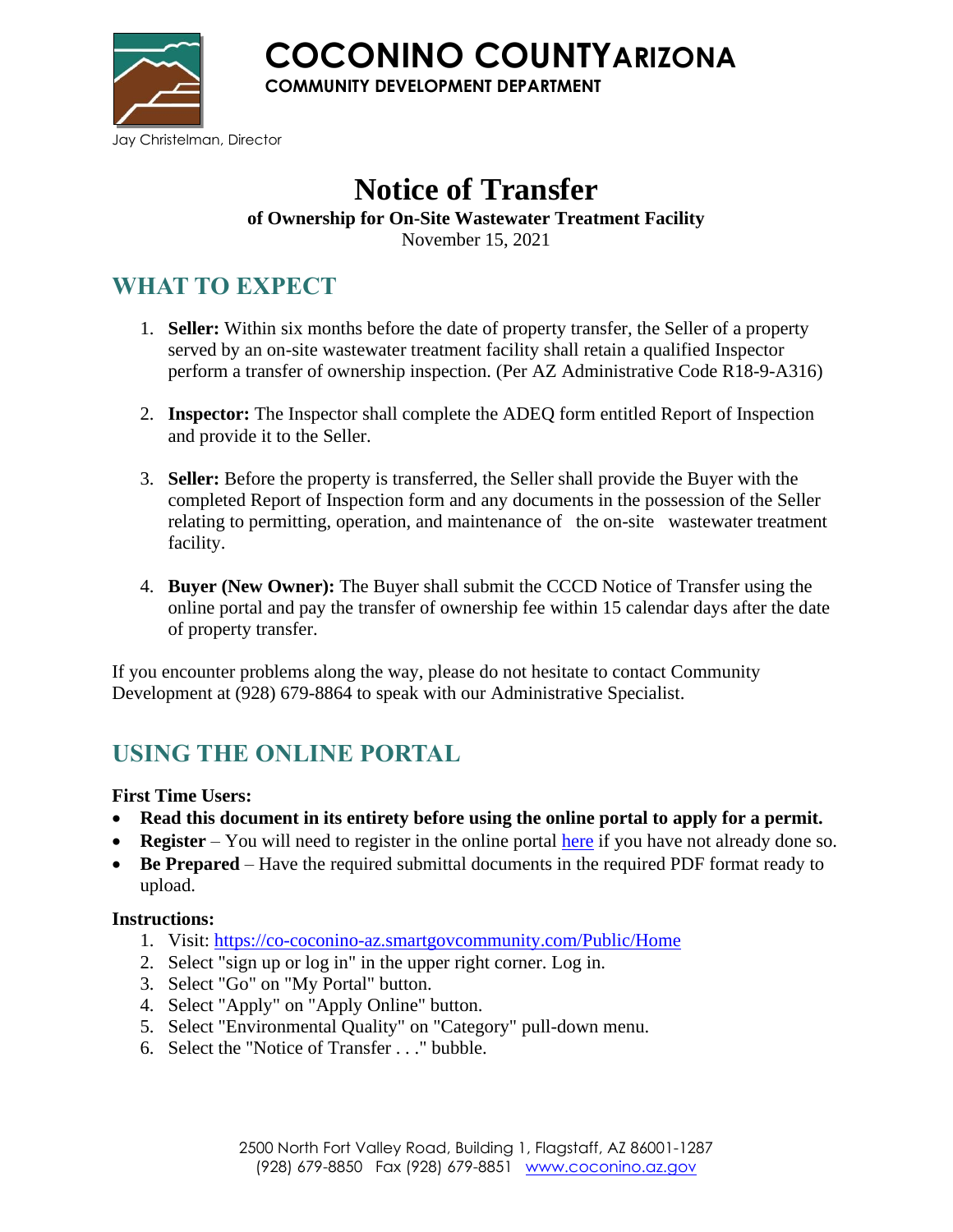| What type of application do you need today?                             |                                                |
|-------------------------------------------------------------------------|------------------------------------------------|
| Select a category to view your options                                  |                                                |
| <b>Environmental Quality</b>                                            | ÷                                              |
| ◯ Hauler Licensing (Water, Septage, Garbage)                            | Notice of Transfer of Ownership for an On-site |
|                                                                         | <b>Wastewater Facility</b>                     |
| O Only for Brand New Subdivisions - Environmental                       | O Onsite Wastewater System (Septic)            |
| Quality ADEQ Approval of Sanitary Facilities for<br><b>Subdivisions</b> |                                                |
| O Remodel/Additions/Replacement Application (RAR) -                     | $\bigcirc$ Site Investigation                  |
| <b>Residential or Commercial</b>                                        |                                                |
| ○ Wastewater System Information Request (File                           |                                                |



7. After clicking "Next" at the bottom, you will be able to select the address/ parcel number from a drop -down list by **typing**. (Do not use "auto -complete" or automatic form fields from your browser.)



8. After clicking "Next/ Continue" at the bottom, you will be brought to your Project Page. It will look similar to this (left).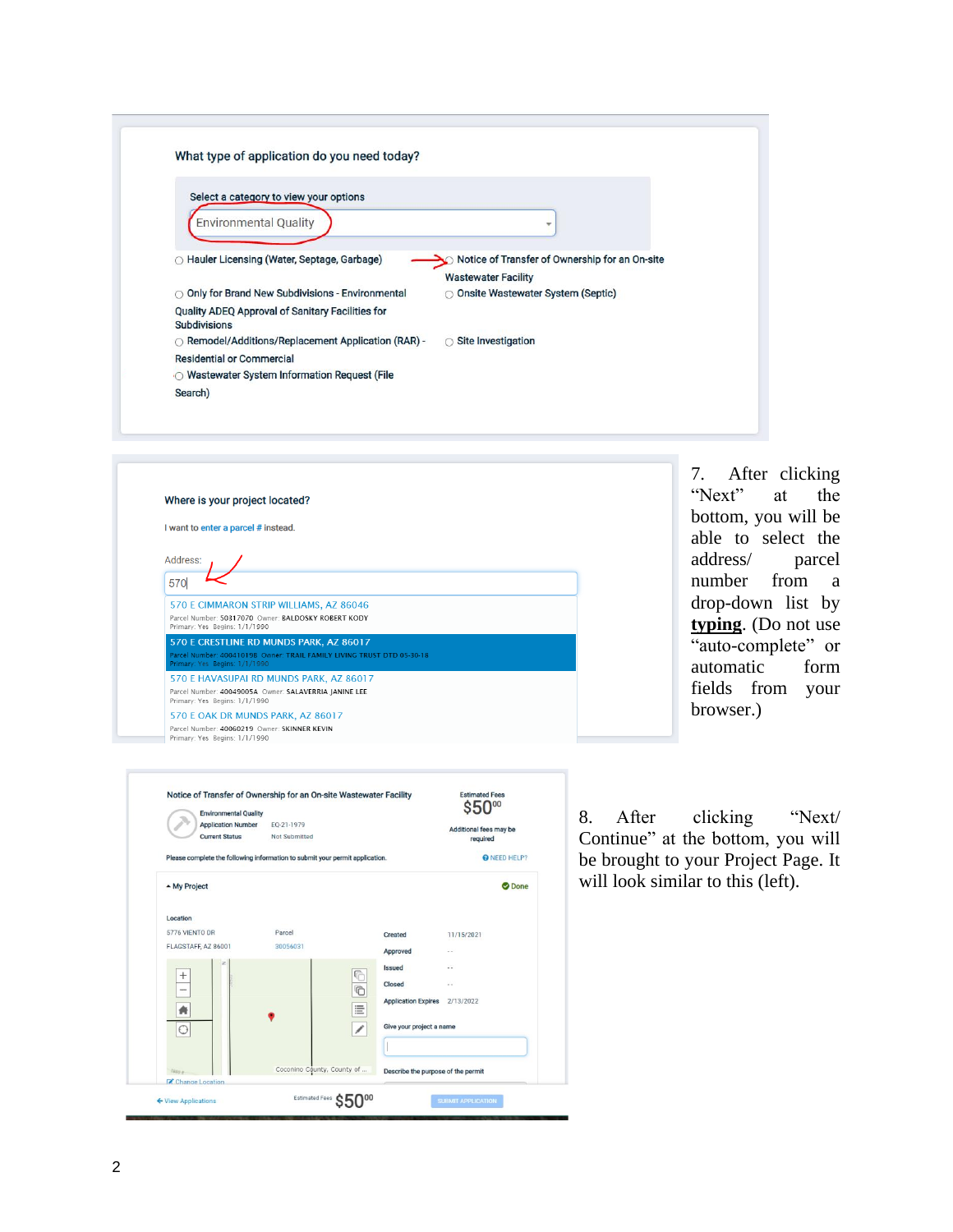9. You can then expand/minimize each section of the application by clicking on it. When all sections are minimized, your Project Page will look like this:

| Notice of Transfer of Ownership for an On-site Wastewater Facility | <b>Estimated Fees</b>                                                        |                           |  |  |
|--------------------------------------------------------------------|------------------------------------------------------------------------------|---------------------------|--|--|
| <b>Environmental Quality</b>                                       |                                                                              | S50 <sub>00</sub>         |  |  |
| <b>Application Number</b>                                          | EQ-21-1979                                                                   | Additional fees may be    |  |  |
| <b>Current Status</b>                                              | <b>Not Submitted</b>                                                         | required                  |  |  |
|                                                                    | Please complete the following information to submit your permit application. | <b>@</b> NEED HELP?       |  |  |
| • My Project                                                       |                                                                              | <b>O</b> Done             |  |  |
| ▼ Permit Contacts                                                  |                                                                              | <b>O</b> Done             |  |  |
| $\blacktriangleright$ Permit Contractors                           |                                                                              | <b>O</b> Done             |  |  |
| ▼ Permit Details                                                   |                                                                              | <b>O</b> Not Complete     |  |  |
| ▼ Permit Submittals                                                | At least 1 file must be uploaded for each submittal requirement              | <b>O</b> Not Complete     |  |  |
| ▼ Permit Fees                                                      |                                                                              | Estimated Fees \$50.00    |  |  |
|                                                                    |                                                                              |                           |  |  |
| ← View Applications                                                | Estimated Fees C                                                             | <b>SUBMIT APPLICATION</b> |  |  |

10. You can see where there is some information needed or documents to be uploaded by looking for the words "*Not Complete*" on the right. Fields or items with a red asterisk **\*** are *required*, and without it are optional and can be left blank.

| ▼ Permit Contractors                              |                                                                 |                 |                |                       | <b>O</b> Done   |
|---------------------------------------------------|-----------------------------------------------------------------|-----------------|----------------|-----------------------|-----------------|
| ▼ Permit Details                                  |                                                                 |                 |                |                       | <b>O</b> Done   |
| $\triangle$ Permit Submittals                     | At least 1 file must be uploaded for each submittal requirement |                 |                | <b>O</b> Not Complete |                 |
| <b>Required for Application</b><br>٠              |                                                                 |                 |                |                       |                 |
| <sup>O</sup> Required before permit can be closed |                                                                 |                 |                |                       |                 |
| <b>Submittal Name</b>                             |                                                                 | <b>Received</b> | <b>Version</b> | <b>Status</b>         |                 |
| Report of Inspection - Environmental Quality *    |                                                                 |                 | 1              | Pending               | <b>G</b> Upload |
|                                                   |                                                                 |                 |                |                       |                 |

11. Click on "Not Complete" sections to expand them and enter the requested information and/or upload a submittal document if required (ie: Report of Inspection for a Notice of Transfer).

12. To upload a submittal document, click on the "Permit Submittals" section and

look for the "Upload" button/link at the right (graphic above). Multiple documents can be uploaded for each item if necessary.